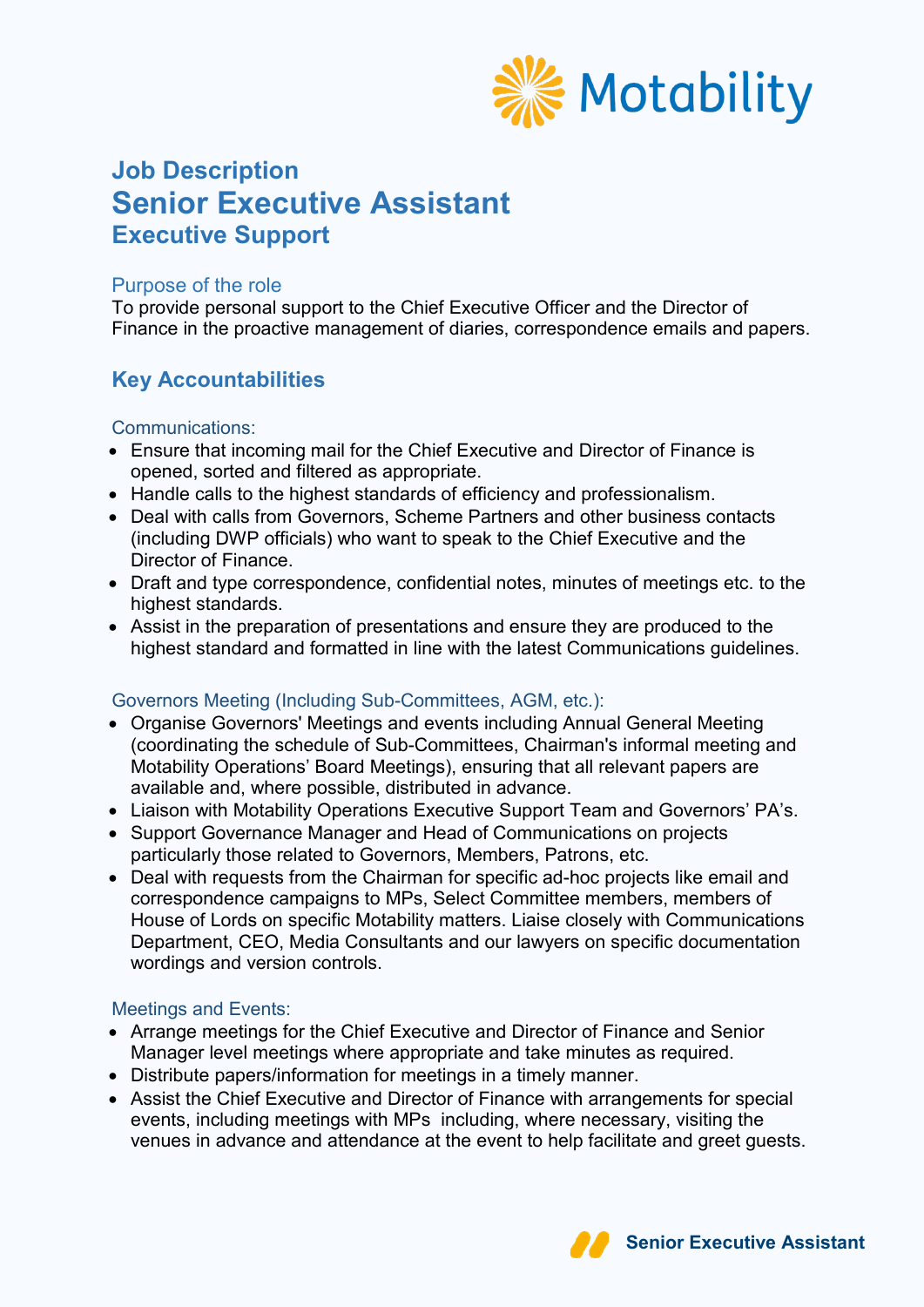

• To also assist with, and attend where necessary, car handover events organised by the Communications Team.

### Organisation and Planning:

- Organise and maintain the Chief Executive's and Director of Finance's diaries to maximise use of time, including pro-active rescheduling of meetings to accommodate higher priority calls on his time.
- Monitor the Chief Executive's and Director of Finance's emails and (particularly in his absence) re-directing emails requiring immediate action to other Directors/Managers where appropriate.
- Arrange travel and accommodation for Chief Executive, Director of Finance and other Senior Managers as appropriate.
- Maintain an annual leave chart for Directors and senior managers.
- Input of invoices and expenses relating to Chief Executive and Director of Finance personal expenses and company budgets into financial management system (Proactis).
- Provide cover in the Executive Support Team in times of absence and when the team are under pressure to deliver to deadlines.

## **Experience and Track Record**

### Essential:

- Proven secretarial experience at a senior level, preferably in a service environment.
- Advanced knowledge of Microsoft Office Suite, including Word, Excel, PowerPoint and Outlook (including Calendar).
- Educated to 'A' level standard or equivalent.
- Ability to communicate effectively at all levels and influence decisions.
- Customer focused business astute and people orientated.
- Proven literacy skills, including accurate use of language and grammar.
- Excellent interpersonal skills.
- Confidence to deal positively with the challenges that are presented and seek solutions wherever possible.
- Demonstrates a high level of motivation and strives for continuous improvement.
- Highly organised with strong time management skills.
- Adapts positively to change.
- Works cooperatively with colleagues within and outside own work area.
- Demonstrates Motability values of being friendly, flexible and facilitating in all interactions with internal and external contacts.

### Desirable:

- Previous experience of interacting with public figures.
- Shorthand/typing qualifications, minimum 100/50 wpm.